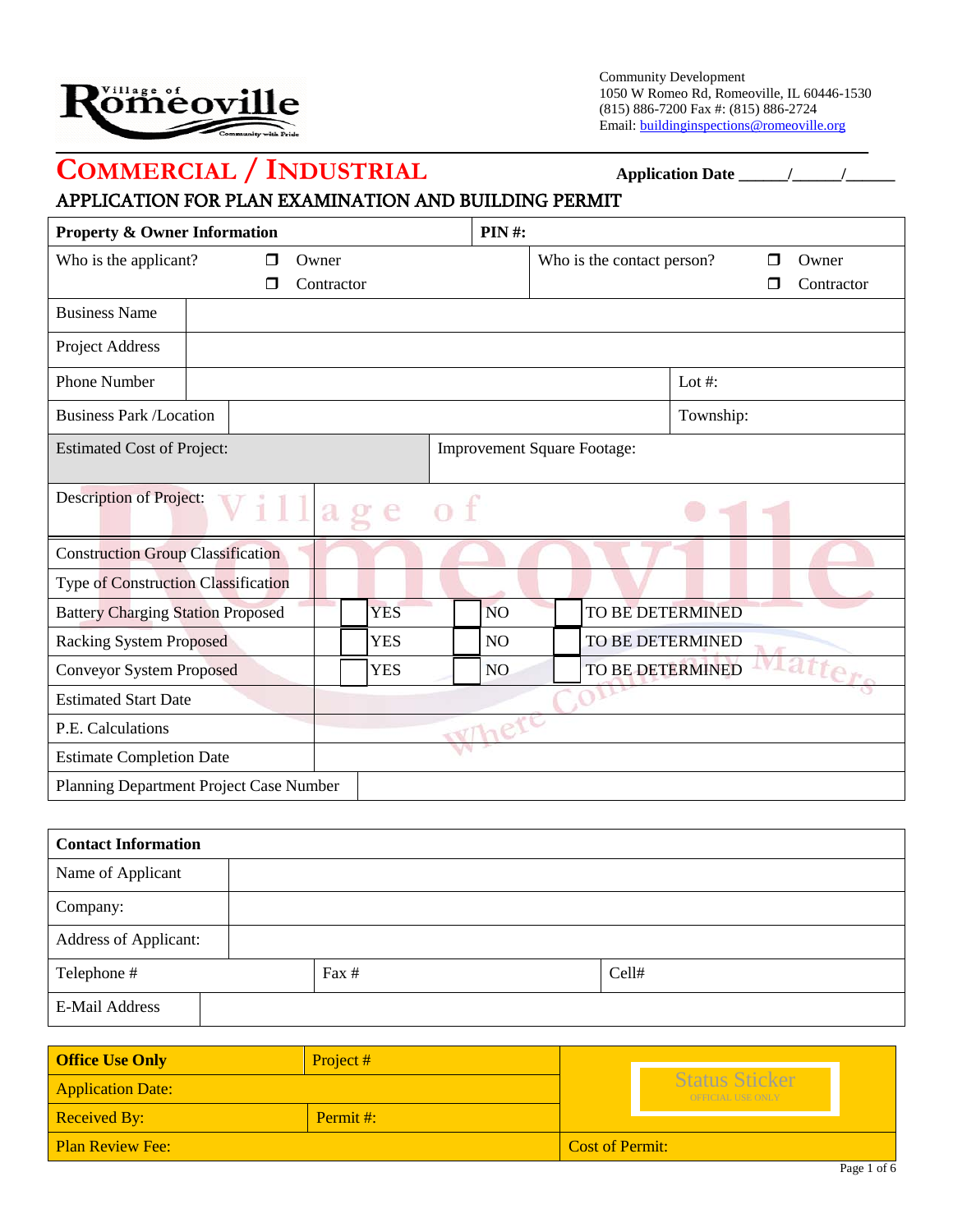#### **Contractor Information**

If you are using a contractor or sub-contractor, a signed copy of the contract must be included with the application and the following information must be provided. All contractors and sub-contractors doing work in Romeoville must be registered, insured and bonded with the Village.

## General Contractor

| <b>Contractor Name</b>    |            |                                                   |  |  |
|---------------------------|------------|---------------------------------------------------|--|--|
| <b>Contractor Address</b> |            |                                                   |  |  |
| <b>Contractor Phone</b>   |            | Village Registration Number (for office use only) |  |  |
| Architect / Engineer      |            |                                                   |  |  |
| <b>Contractor Name</b>    |            |                                                   |  |  |
| <b>Contractor Address</b> |            |                                                   |  |  |
| <b>Contractor Phone</b>   |            |                                                   |  |  |
|                           | Village of |                                                   |  |  |

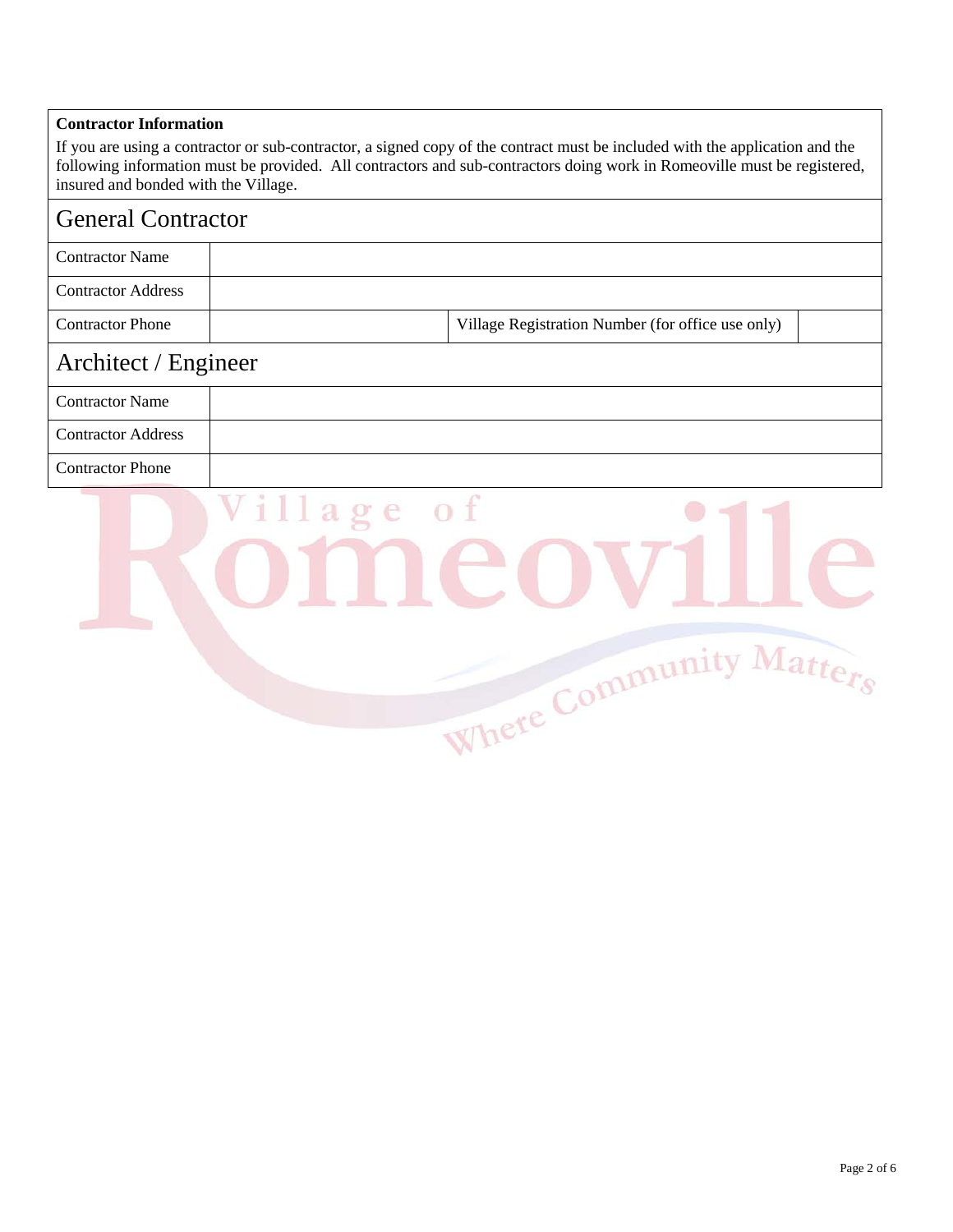| Sub-Contractors                 |                               |                                     |                     |                        |
|---------------------------------|-------------------------------|-------------------------------------|---------------------|------------------------|
| <b>Type of Contractor</b>       | <b>Business Name</b>          | Street Address, City, State and Zip | <b>Phone Number</b> | Registration<br>Number |
| Excavation                      |                               |                                     |                     |                        |
| Concrete                        |                               |                                     |                     |                        |
| Masonry                         |                               |                                     |                     |                        |
| Electrical                      |                               |                                     |                     |                        |
| Electric -<br>Voice/Data        |                               |                                     |                     |                        |
| Electric -<br>Speaker           |                               |                                     |                     |                        |
| Electric - Fire<br>Alarm System |                               |                                     |                     |                        |
| Plumbing                        | a sa T<br>$\mathfrak{a}$<br>e | f                                   |                     |                        |
| Sewer                           |                               |                                     |                     |                        |
| Mechanical                      |                               |                                     |                     |                        |
| D<br>Roofing                    |                               |                                     | A                   |                        |
| Paving                          |                               | Where Commu                         | VI 3                | $t$ ter $s$            |
| Carpentry                       |                               |                                     |                     |                        |
| Drywall or<br>Lathing           |                               |                                     |                     |                        |
| Sprinkler                       |                               |                                     |                     |                        |
| Fire Alarm                      |                               |                                     |                     |                        |
| Insulation                      |                               |                                     |                     |                        |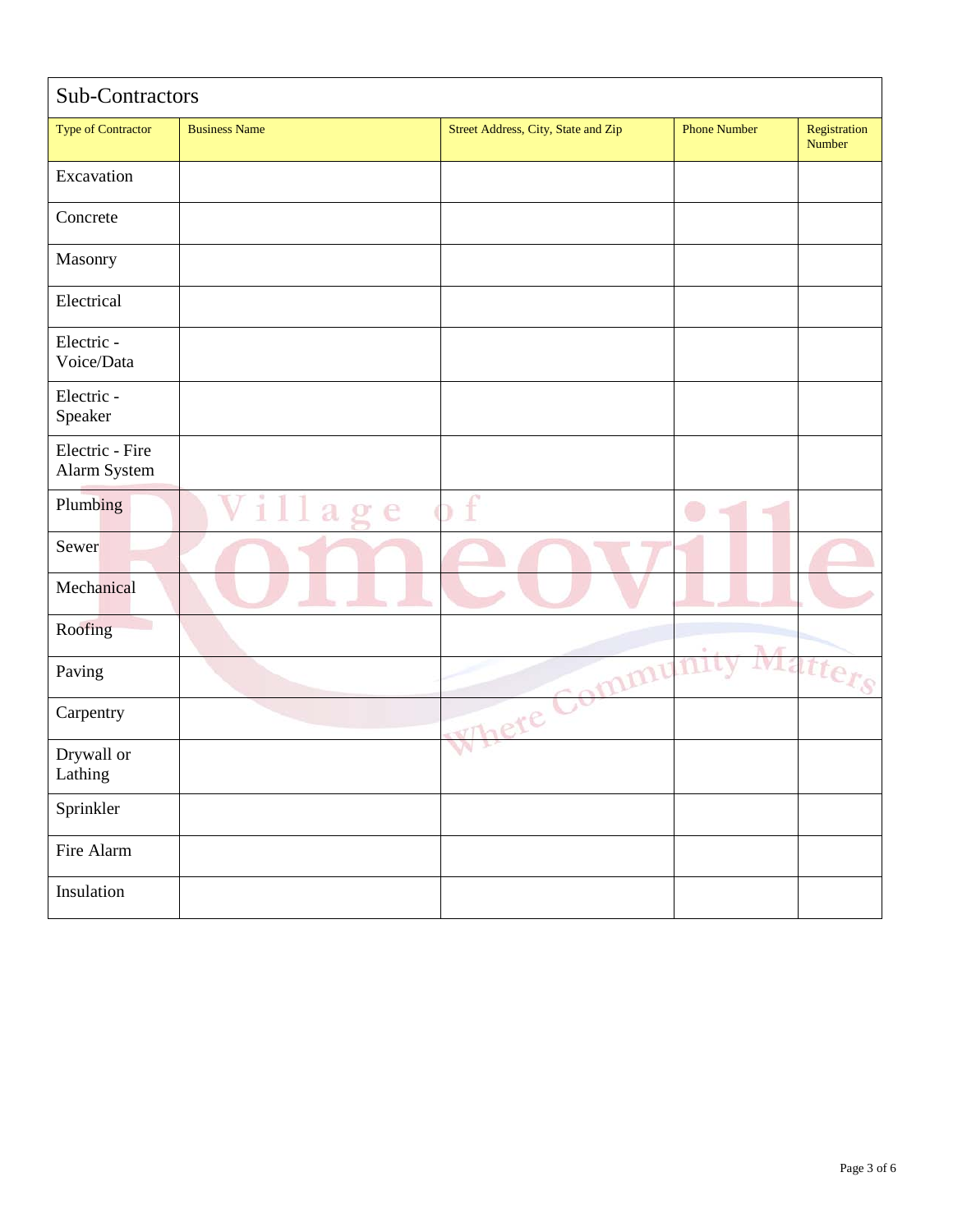# **Plan submittal Checklist**

### **Please complete this column if submitting for a New Commercial/Industrial Project or an addition to:**

| <b>ITEM</b><br><b>RECEIVED</b> | PLAN SUBMITTAL                     | <b>NOTES:</b>                                                 |
|--------------------------------|------------------------------------|---------------------------------------------------------------|
|                                | Architectural Drawings (24" x 36") | 4 signed and sealed copies required for submittal, (collated) |
|                                | Structural Drawings (24" x 36")    | 4 signed and sealed copies required for submittal, (collated) |
|                                | Mechanical Drawings (24" x 36")    | 4 signed and sealed copies required for submittal, (collated) |
|                                | Electrical Drawings (24" x 36")    | 4 signed and sealed copies required for submittal, (collated) |
|                                | Plumbing Drawings (24" x 36")      | 4 signed and sealed copies required for submittal, (collated) |
|                                | Civil Drawings (24" x 36")         | 4 signed and sealed copies required for submittal, (collated) |
|                                | Sprinkler Drawings (24" x 36")     | 4 signed and sealed copies required for submittal, (collated) |
|                                | Fire Alarm Drawings                | 4 signed and sealed copies required for submittal, (collated) |
|                                | <b>Structural Calculations</b>     | 2 signed and sealed copies required.                          |
|                                | Soils Report                       | 2 signed and sealed copies required.                          |
|                                | Digital Set of plans               | 2 signed and sealed copies required.                          |

### **Please complete this column if submitting for a New Commercial/Industrial Remodel or Built-Out:**

| <b>ITEM</b><br><b>RECEIVED</b> | PLAN SUBMITTAL                     | <b>NOTES:</b>                                                                                     |  |
|--------------------------------|------------------------------------|---------------------------------------------------------------------------------------------------|--|
|                                | Architectural Drawings (24" x 36") | 4 signed and sealed copies required for submittal, (collated)                                     |  |
|                                | Structural Drawings (24" x 36")    | 4 signed and sealed copies required for submittal, (collated)                                     |  |
|                                | Mechanical Drawings (24" x 36")    | 4 signed and sealed copies required for submittal, (collated)                                     |  |
|                                | Electrical Drawings (24" x 36")    | 4 signed and sealed copies required for submittal, (collated)                                     |  |
|                                | Plumbing Drawings (24" x 36")      | 4 signed and sealed copies required for submittal, (collated)                                     |  |
|                                | Civil Drawings $(24" \times 36")$  | 4 signed and sealed copies required for submittal, (collated) [If any<br>changes are to be made.] |  |
|                                | Sprinkler Drawings (24" x 36")     | 4 signed and sealed copies required for submittal, (collated) If<br>changes are to be made.       |  |
|                                | Digital Set of plans               | 2 signed and sealed copies required.                                                              |  |
|                                |                                    |                                                                                                   |  |

| <b>ITEM</b> | RECEIVED MISCELLANEOUS SUBMITTAL | NOTES: |
|-------------|----------------------------------|--------|
|             |                                  |        |
|             |                                  |        |
|             |                                  |        |
|             |                                  |        |
|             |                                  |        |

## **Please provide the scope of work:**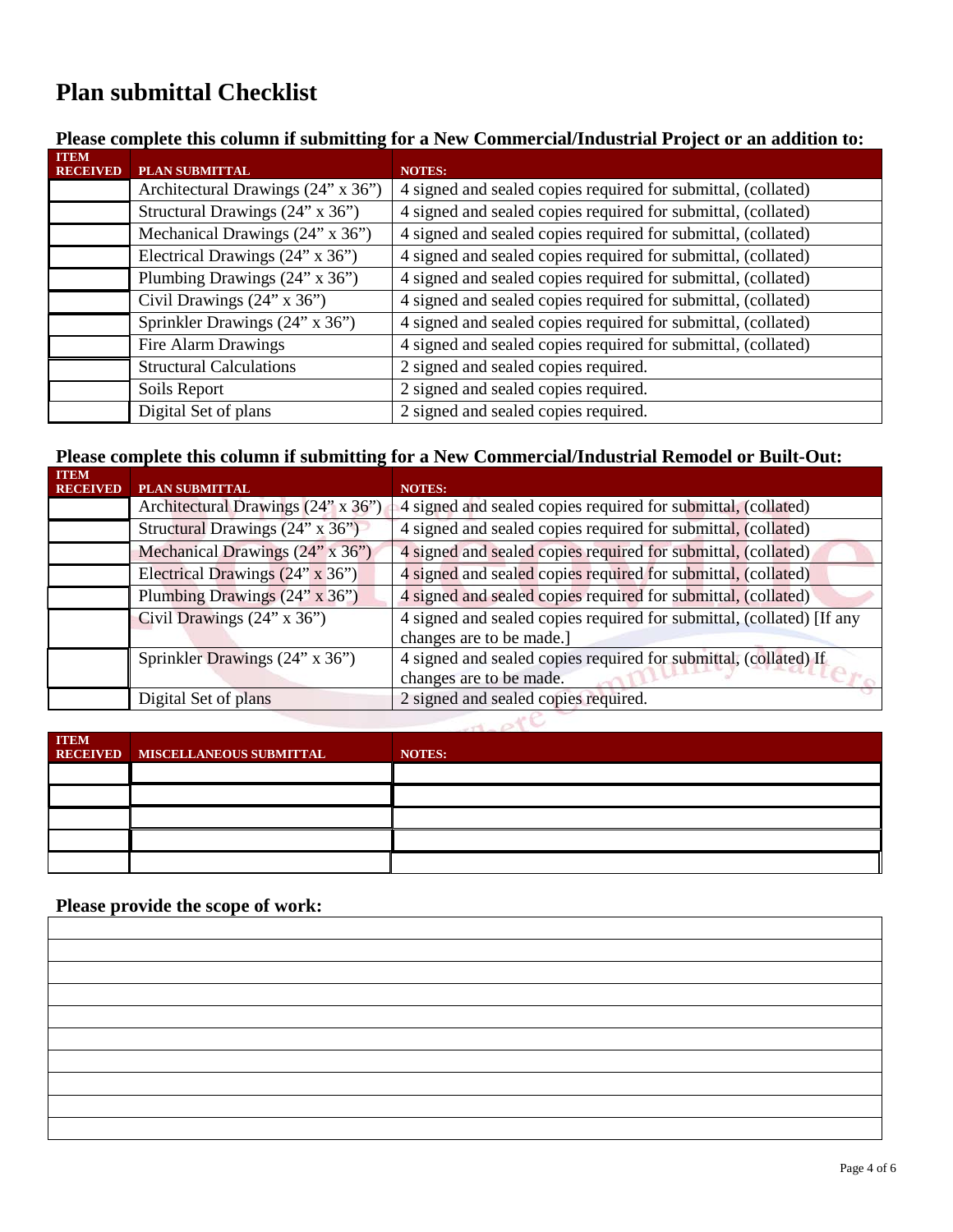| <b>Office</b><br><b>Permit &amp; Inspection Requirements</b> |                                                                                                                                                                                                                                                                 |            |  |  |  |
|--------------------------------------------------------------|-----------------------------------------------------------------------------------------------------------------------------------------------------------------------------------------------------------------------------------------------------------------|------------|--|--|--|
|                                                              | Please read the requirements and place $a \checkmark$ in the column to the left to confirm that you understand and agree.                                                                                                                                       | <b>Use</b> |  |  |  |
|                                                              | The Building Permit must be posted in the building's window where it can be seen from the street.                                                                                                                                                               |            |  |  |  |
|                                                              | Each phase of construction must be inspected and approved by the Village of Romeoville prior to proceeding<br>to the next stage of construction.                                                                                                                |            |  |  |  |
|                                                              | • All inspections must be scheduled 48 hours in advance by calling (815)886-7200 or by emailing<br>buildinginspections@romeoville.org. Your permit number must be provided when inspections are<br>scheduled.                                                   |            |  |  |  |
|                                                              | • Failure to call for required inspections may result in a "Stop Work Order".                                                                                                                                                                                   |            |  |  |  |
|                                                              | • Should you fail an inspection, a re-inspection fee must be paid before continuing work and before<br>scheduling another inspection.                                                                                                                           |            |  |  |  |
|                                                              | The project (build out) shall start within ninety (90) days from the date the permit is issued and completed<br>within one hundred and eighty (180) days. For a new building, the project shall be completed within three<br>hundred and sixty five (365) days. |            |  |  |  |
|                                                              | Village of                                                                                                                                                                                                                                                      |            |  |  |  |

I hereby declare that I have read and understood this application. The above information and any attachments are correct. I agree, that in consideration of and upon issuance of a building or use permit, that I am allowed to do such work as herewith applied for, and that such premises shall be used only for such purposes as set forth above.

I hereby certify that I am the owner of record of the named property, or that the proposed work is authorized by the owner of record and that I have been authorized by the owner to make this application as his authorized agent and I agree to conform to all applicable laws of this jurisdiction. In addition, if a permit for work described in this application is issued, I certify that the code official or the code official's authorized representative shall have the authority to enter areas covered by such permit at any reasonable hour to enforce the provisions of the code(s) applicable to such permit.  $e_{\mathcal{F}_{\mathcal{S}}}$ 

Signature of Applicant: \_\_\_\_\_\_\_\_\_\_\_\_\_\_\_\_\_\_\_\_\_\_\_\_\_\_\_\_\_\_\_\_\_\_\_\_\_\_\_\_\_\_\_\_\_\_\_\_\_\_\_\_ Date: \_\_\_\_\_\_\_\_\_\_\_\_\_\_\_\_\_\_\_\_\_\_\_

#### **This Page for Office Use Only**

Approval & Review Status

| <b>Building Department</b> |             |  |  |  |
|----------------------------|-------------|--|--|--|
| Activity                   | Reviewed by |  |  |  |
| Building Review – BLDG     |             |  |  |  |
| Building Review – ELECTRIC |             |  |  |  |
| Building Review – HVAC     |             |  |  |  |
| Building Review - PLUMBING |             |  |  |  |

| Planning: (if applicable) |  |  |  |  |
|---------------------------|--|--|--|--|
| Date Plans Received       |  |  |  |  |
| Plans Examiner            |  |  |  |  |
| Date Plans Approved       |  |  |  |  |